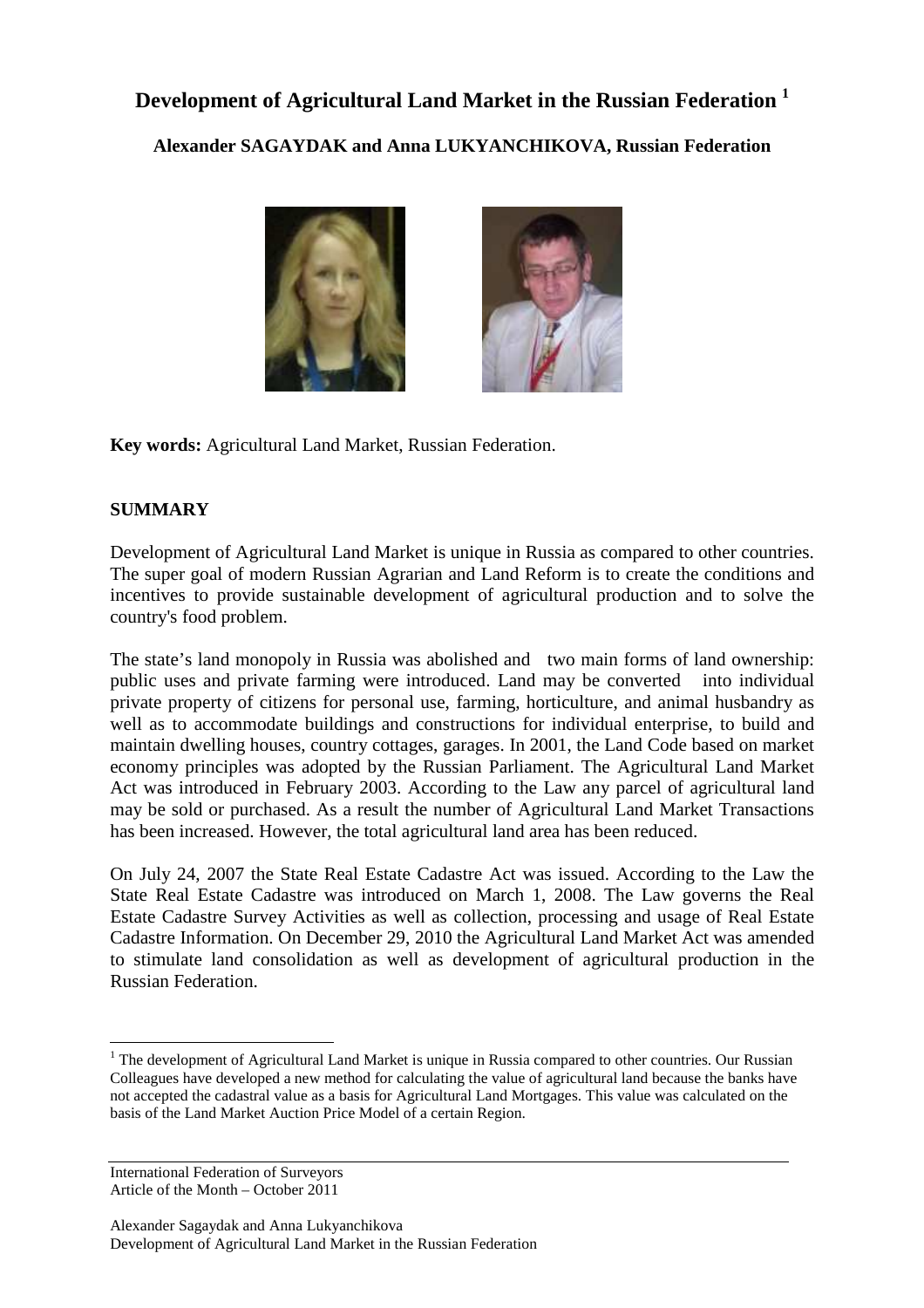Development of Agricultural Land Market in Russian Federation is mostly depended on Regional Land Policies. One of the successful examples based on legal framework included the Federal Legislation as well as a local regulation is Orel Region Land Policy. In that sense it's very important to make land cadastre information more understandable and transparent for customers. It must be pointed out that cadastral value of agricultural land is not applicable for Agricultural Land Market Transactions because there is no relation to market land value. As a result, the banks have not accepted cadastral value as a basis for Agricultural Land Mortgage Transactions. Because of it, outside investors as well as other customers have not been able to get reliable information about the value of agricultural land plots and participate as educated and well-informed agents (buyers or sellers) in Agricultural Land Market Transactions. Due to it the Agricultural Land Mortgage Values were calculated on the basis of Land Market Auction Price Model for Orel Region.

# **1. INTRODUCTION**

Development of Agricultural Land Market is unique in Russia as compared to other countries. The abolition of serfdom in 1861 and Stolypin's Reform as well as subsequent development of Agricultural Land Market undermined the communal land system. The super goal of modern Russian Agrarian and Land Reform is to create the conditions and incentives to provide sustainable development of agricultural production and to solve the country's food problem. It should be noted that one of the specific objectives of the reform is the redistribution of land from collective to private farming in order to provide rational use and protection of lands in Russia.

The state's land monopoly in Russia was abolished and two main forms of land ownership: public uses and private farming were introduced. Land may be converted into individual private property of citizens for personal use, farming, horticulture, and animal husbandry as well as to accommodate buildings and constructions for individual enterprise, to build and maintain dwelling houses, country cottages, garages.

The private property may be established also as the result of the conversion of lands belonged to former collective and state farms as well as joint-stock companies including those established on the basis of state farms and other state-owned enterprises, and lands granted for collective horticultural production, animal husbandry, and collective country-house construction.

The principle of independent agricultural production by land proprietors, landowners, and tenants has been secured. Any interference in their activity by state, economic or other bodies is prohibited. The economic, social, and legal basis for the organization and activity of private farms and coops on the territory of Russia has been determined. The rights of citizens to organize private farms, economic independence, assistance, state protection of their legitimate interests and the right to free cooperation have been guaranteed.

It is proclaimed that a private farm should be an independent economic entity having the rights of a legal subject, which produces, processes, and sells agricultural products. Parcels of land may be leased by local authorities or citizens who are land proprietors. This was the first time in Russia of a right is available to divide and reform collective and state farmland into shares.

International Federation of Surveyors Article of the Month – October 2011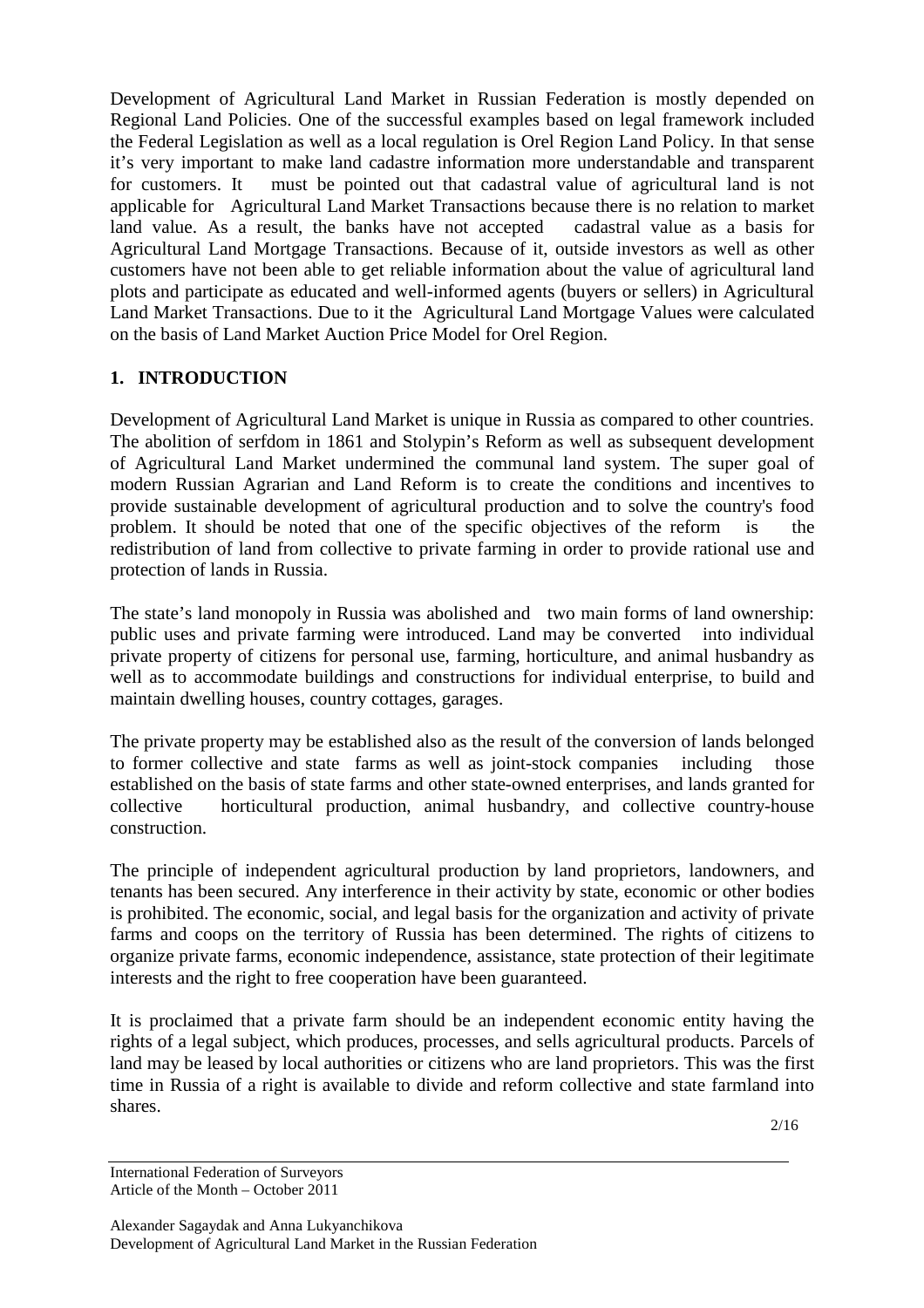Member of former collective farm or state farm has the right to withdraw and start up a farmstead of his own without asking for consent of collective or the management. Upon decision by local authorities, such a farmstead is granted a piece of land of a size corresponding to the farmstead member's share in the land stock or value.

A withdrawing farmer may expand his land possessions by purchase. During the reorganization of collective and state farms, these farms were broken up into smaller units and their juridical status was made consistent with legislation of the Russian Federation.

# **2. LAND TENURE**

The Russian Federation's territory was amounted 1,709.8 million hectares in 2009. The most important piece of the area is agricultural land. The total agricultural land area was estimated 400.0 million hectares in 2009 or 23.4 % of the total Russian Federation area (see Table 1).

|                | <b>Item</b>                   | 2008    | 2009    | 2009/2008<br>$(+,-)$ | 2009/<br>2008,<br>$\frac{0}{0}$ |
|----------------|-------------------------------|---------|---------|----------------------|---------------------------------|
| 1              | Agricultural Land             | 402.3   | 400.0   | $-2.3$               | $-.58$                          |
| 2              | <b>Urban Land</b>             | 19.4    | 19.5    | $+.1$                | $+.51$                          |
| 3              | <b>Industrial Land</b>        | 16.7    | 16.7    |                      |                                 |
| $\overline{4}$ | Special Protected Regime Land | 34.4    | 34.8    | $+.4$                | $+1.15$                         |
| 5              | Forest Land                   | 1,106.5 | 1,108.5 | $+2.0$               | $+.18$                          |
| 6              | <b>Water Land</b>             | 27.9    | 28.0    | $+.1$                | $+.36$                          |
| 7              | <b>Reserve Land</b>           | 102.6   | 102.3   | $-.3$                | $-.29$                          |
|                | Total                         | 1,709.8 | 1,709.8 |                      |                                 |

**Table 1. Russian Federation Land, 2008-2009, million hectares** 

Source: Rosnedvizhimost', 2010

The cropland, perennial, pastures, hay field lands as well as idle land were amounted 196.1 million hectares or 49.0 % of total agricultural land area in 2009 (see Table 2).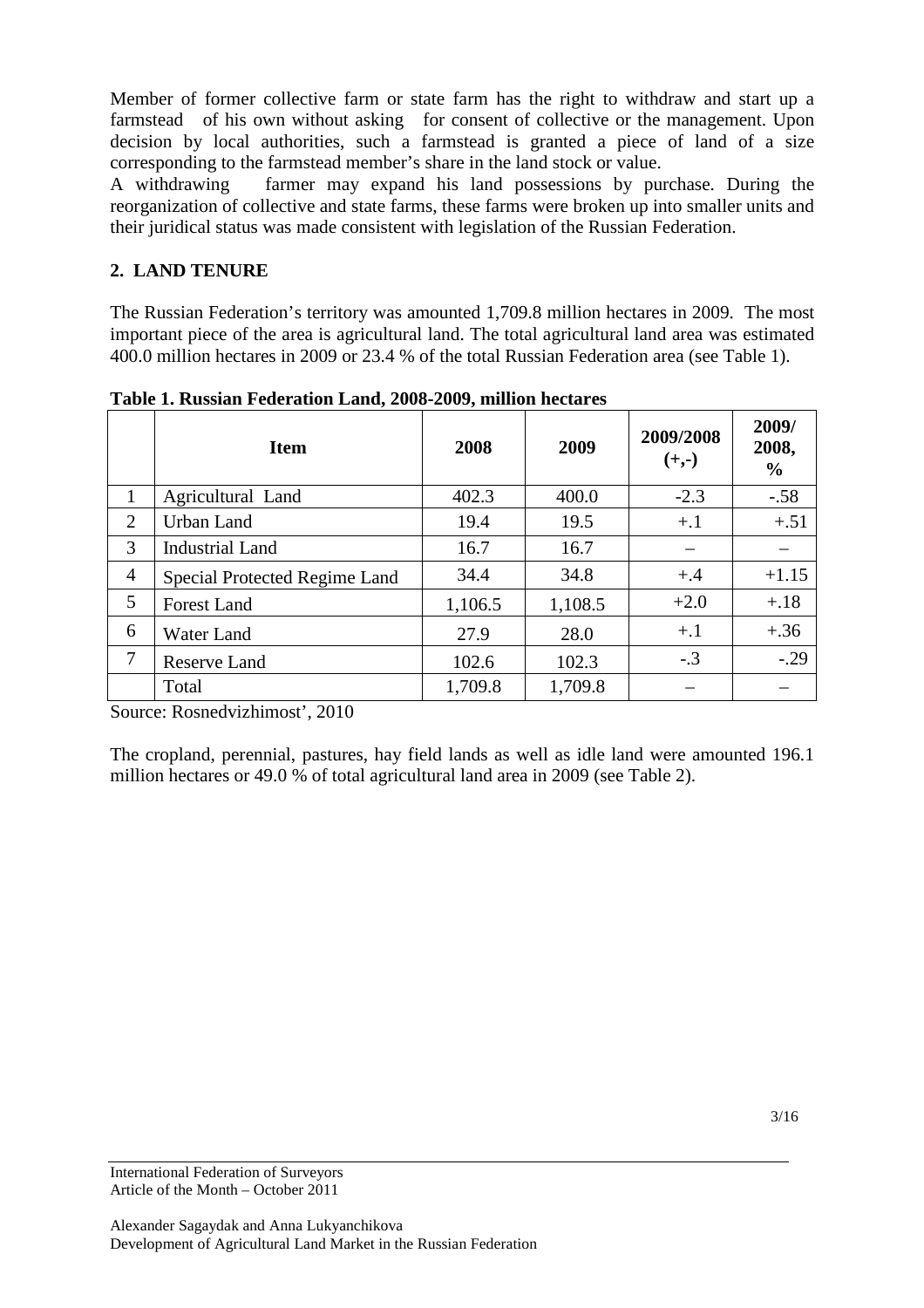|                | <b>Item</b>                    | Area  | $\frac{0}{0}$ |
|----------------|--------------------------------|-------|---------------|
|                | Agricultural Land <sup>2</sup> | 196.1 | 49.0          |
| $\overline{2}$ | <b>Forest Land</b>             | 37.4  | 9.3           |
| 3              | <b>Bush Land</b>               | 19.4  | 4.8           |
| $\overline{4}$ | Road Land                      | 2.3   | .6            |
| 5              | <b>Building Site Land</b>      | 1.1   | .3            |
| 6              | Water Land                     | 13.2  | 3.3           |
| 7              | Marsh Land                     | 25.5  | 6.4           |
| 8              | Others                         | 105.0 | 26.3          |
|                | Total                          | 400.0 | 100.0         |

**Table 2. Agricultural Land, Russian Federation, 2009, million hectares** 

Source: Rosnedvizhimost', 2010.

| <b>Item</b>                                      | <b>Total</b> | Cropland  | <b>Idle Land</b> | Perennial | <b>Hayfield</b><br>Land | <b>Pasture</b> |
|--------------------------------------------------|--------------|-----------|------------------|-----------|-------------------------|----------------|
| <b>Joint Stock Companies</b><br>and Partnerships | 55,456.3     | 38,902.3  | 737.5            | 184.3     | 4,157.5                 | 11,474.7       |
| <b>Production Coops</b>                          | 53,185.7     | 32,371.1  | 1,134.1          | 89.9      | 4,458.1                 | 15,132.5       |
| <b>State and Municipal</b><br>Enterprises        | 7,455.9      | 3,535.4   | 120.8            | 40.5      | 687.8                   | 3,071.4        |
| <b>Research Institutions</b>                     | 1,830.5      | 1,419.5   | 15.1             | 12.4      | 112.7                   | 270.8          |
| <b>Subsidiary Farms</b>                          | 1,131.4      | 731.4     | 20.9             | 4.4       | 121.8                   | 252.9          |
| Others                                           | 3,594.9      | 2,178.1   | 49.9             | 10.0      | 250.0                   | 1,106.9        |
| <b>Tribal Land</b>                               | 16.2         | $\cdot$ 3 |                  |           | 9.2                     | 6.7            |
| <b>Kazak Society Land</b>                        | 93.9         | 64.0      | $\cdot$ 1        | $\cdot$ 1 | 6.7                     | 23.0           |
| Total                                            | 122,764.8    | 79,202.1  | 2,078.4          | 341.6     | 9,803.8                 | 31,338.9       |

**Table 3. Agricultural Land Tenure, Russian Federation, 2009, 1000 hectares** 

Source: Rosnedvizhimost', 2010

The dominant role in Russian Agricultural Land Tenure has played production coops as well as joint stock companies or parastatals (see Table 3). Private farms as well as subsidiary farms have played the important role in Russian Agricultural Private Land Tenure too (see Table 4).

 $2^{2}$  Includes: cropland, perennial, pasture, hay field land as well as idle land

 $\overline{a}$ 

International Federation of Surveyors Article of the Month – October 2011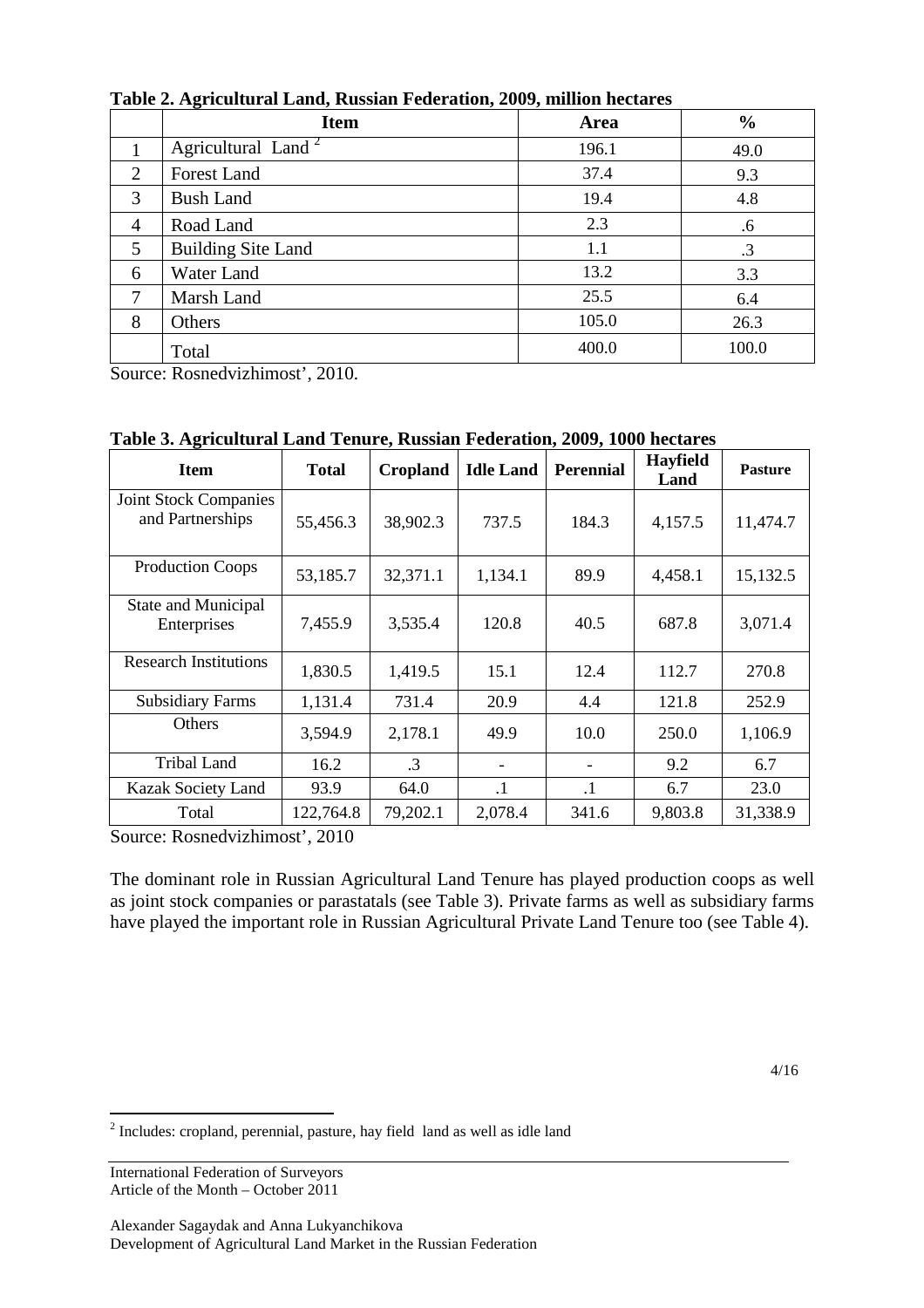| <b>Item</b>                     | <b>Total</b> | Crop<br>land |           | <b>Idle Land Perennial</b> | <b>Hay Field</b><br>Land | <b>Pasture</b> |
|---------------------------------|--------------|--------------|-----------|----------------------------|--------------------------|----------------|
| Private farms                   | 21,697.8     | 15,571.5     | 97.7      | 15.4                       | 920.1                    | 5,093.1        |
| Individual Entrepreneurs        | 1,531.7      | 1,157        | 12.6      | 6.6                        | 63.4                     | 292.1          |
| <b>Subsidiary Farms</b>         | 6,873.3      | 4,887.4      | 41.4      | 214.3                      | 988.7                    | 741.5          |
| <b>Service Land Farms</b>       | 59.7         | 12           | -         | $\cdot$ 4                  | 42.2                     | 5.1            |
| <b>Horticulture Farms</b>       | 1,083.7      | 28.5         | 1.2       | 1,051.3                    | $\boldsymbol{.8}$        | 1.9            |
| <b>Vegetable Growing Farms</b>  | 289.5        | 288.3        | $\cdot$ 8 | $\cdot$ 1                  |                          | .3             |
| Dacha Farms                     | 31.6         | 23.8         | .6        | 4.6                        | .5                       | 2.1            |
| Housing                         | 492.8        | 409.4        | $\cdot$ 3 | 63.4                       | 6.4                      | 13.3           |
| <b>Livestock Farms</b>          | 301.8        | 36.3         | $\cdot$ 1 |                            | 68.8                     | 196.6          |
| <b>Grazing Farms</b>            | 15,223.8     | 1,245.4      | 107.9     | 7.9                        | 3,231                    | 10,631.6       |
| <b>Agricultural Land Owners</b> | 5,997.8      | 4.576,2      | 55.6      | 12                         | 341.4                    | 1,012.6        |
| <b>Land Shares</b>              | 14,350.7     | 8,053.4      | 1,062.5   | 9.9                        | 1,646.1                  | 3,578.8        |
| Total                           | 67,934.2     | 36,289.2     | 1,380.7   | 1,385.9                    | 7,309.4                  | 21,569         |

**Table 4. Agricultural Private Land, Russian Federation, 2009, 1000 hectares** 

Source: Rosnedvizhimost', 2010

5/16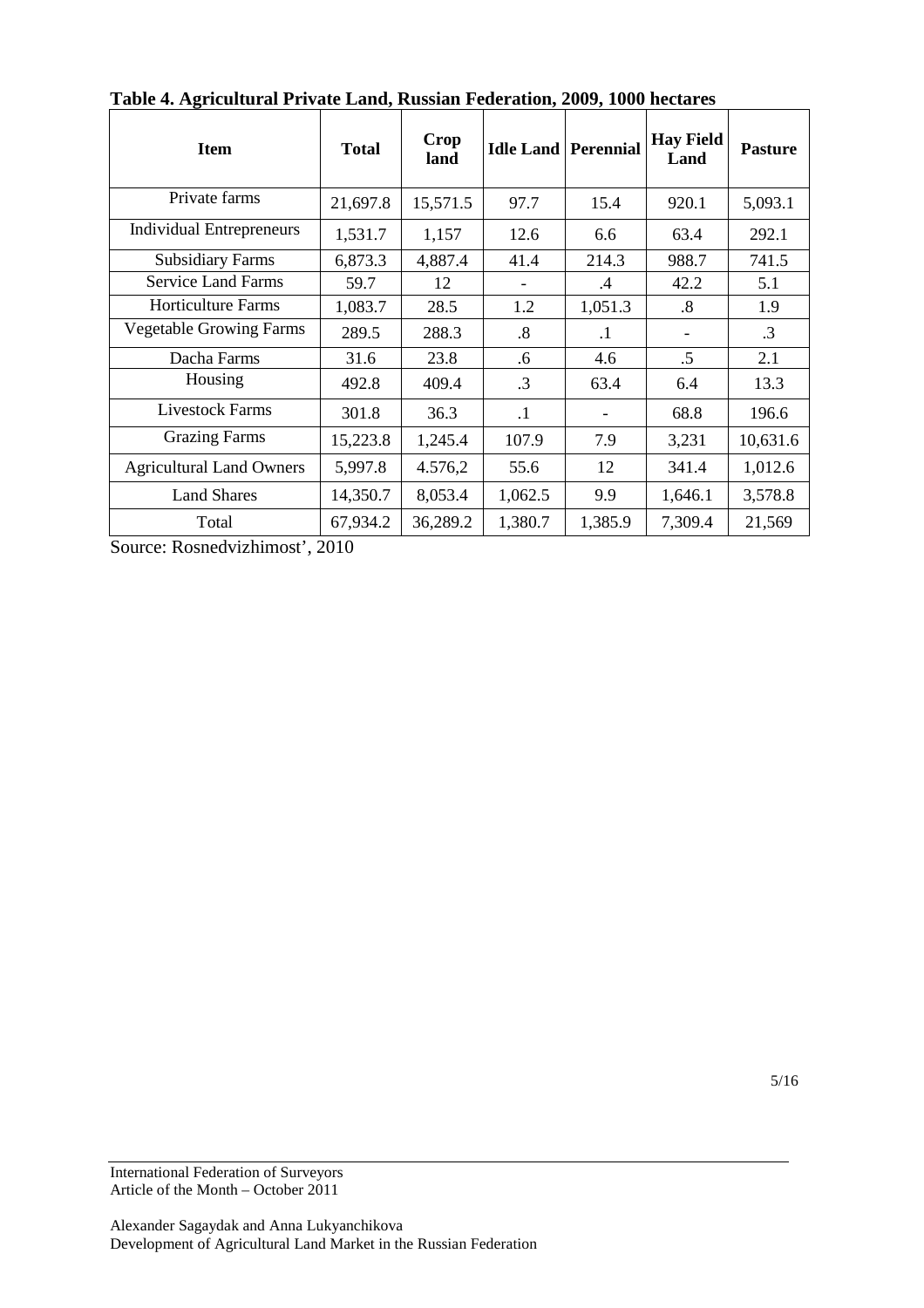| <b>Item</b>                                                                 | 2006                                   |                       | 2007                                   |                   | 2008                                   |                  | 2009                                   |                 |
|-----------------------------------------------------------------------------|----------------------------------------|-----------------------|----------------------------------------|-------------------|----------------------------------------|------------------|----------------------------------------|-----------------|
| Transactions                                                                | Number<br>of transactions/<br>hectares | $\%$                  | Number<br>of transactions/<br>hectares | $\%$              | Number of<br>transactions/<br>hectares | $\%$             | Number of<br>transactions/<br>hectares | $\%$            |
| Total                                                                       | 4,545,140/<br>106,446,609              | 100.0/<br>100.0       | 4,519,093/<br>115,843,859              | 100.0/<br>100.0   | 4,780,638/<br>117,766,738              | 100.0/<br>100.0  | 4,884,153/<br>132,780,473)             | 100.0/<br>100.0 |
| including:                                                                  |                                        |                       |                                        |                   |                                        |                  |                                        |                 |
| Leasing of state and<br>municipal<br>owned<br>lands                         | 3,737,574/<br>104,827,034              | 82.2/<br>98.5         | 3,628,109/<br>114, 103, 370            | 80.3/<br>98.5     | 3,677,315/<br>114,531,857              | 76.9/<br>97.2    | 3,514,594/<br>113,081,764              | 72.0/<br>85.1   |
| Selling of right to<br>lease of state<br>and<br>municipal<br>owned<br>lands | 7,068/<br>124,954                      | .2/<br>$\cdot$ 1      | 13,835/<br>149,276                     | .3/<br>$\cdot$    | 15,684/<br>315,889                     | .3/<br>$\cdot$ 3 | 22,412/<br>326,359                     | .4/.2           |
| Selling of state and<br>municipal<br>owned<br>lands                         | 176,751/<br>262,791                    | 3.9/<br>.2            | 233,706/<br>369,383                    | 5.2/<br>$\cdot$ 3 | 292,847/<br>503,813                    | 6.1/<br>.4       | 350,685/<br>610,740                    | 7.1/5           |
| Buying and selling of<br>lands by citizens and<br>legal entities            | 400.075/<br>467,686                    | 8.8/<br>$\mathcal{A}$ | 405.670/<br>560,286                    | 9.0/<br>.5        | 473,190/<br>1,067,303                  | $9.9/$<br>.9     | 520,209 /<br>3,159,634                 | 10.8/2.4        |
| Land Granting                                                               | 43,437/<br>70,355                      | 1.0/<br>$\cdot$ 1     | 49,715/<br>126,596                     | 1.1/<br>$\cdot$ 1 | 73,334/<br>335,042                     | $1.5/$<br>.3     | 117,776 /<br>10,582,962                | 2.4/8.0         |
| Land Heritage                                                               | 165,847/<br>524,352                    | 3.6/<br>.5            | 162,151/<br>336,092                    | 3.6/<br>.3        | 218,244/<br>596,197                    | 4.6/<br>$.5\,$   | 314,556/<br>4,116,338                  | 6.4/3.1         |
| Land Mortgage                                                               | 14,388/<br>169,437                     | .3/<br>.2             | 25,907/<br>198,856                     | .5/<br>.2         | 30.024/<br>416,637                     | .7/<br>$\cdot$ 4 | 43,921 /<br>902,676                    | .9/0.7          |

**Table 5. Land Market Transactions, Russian Federation, 2006-2009, Number of transactions/hectares** 

Source: Rosnedvizhimost', 2010

6/16

International Federation of Surveyors Article of the Month – October 2011

Alexander Sagaydak and Anna Lukyanchikova Development of Agricultural Land Market in the Russian Federation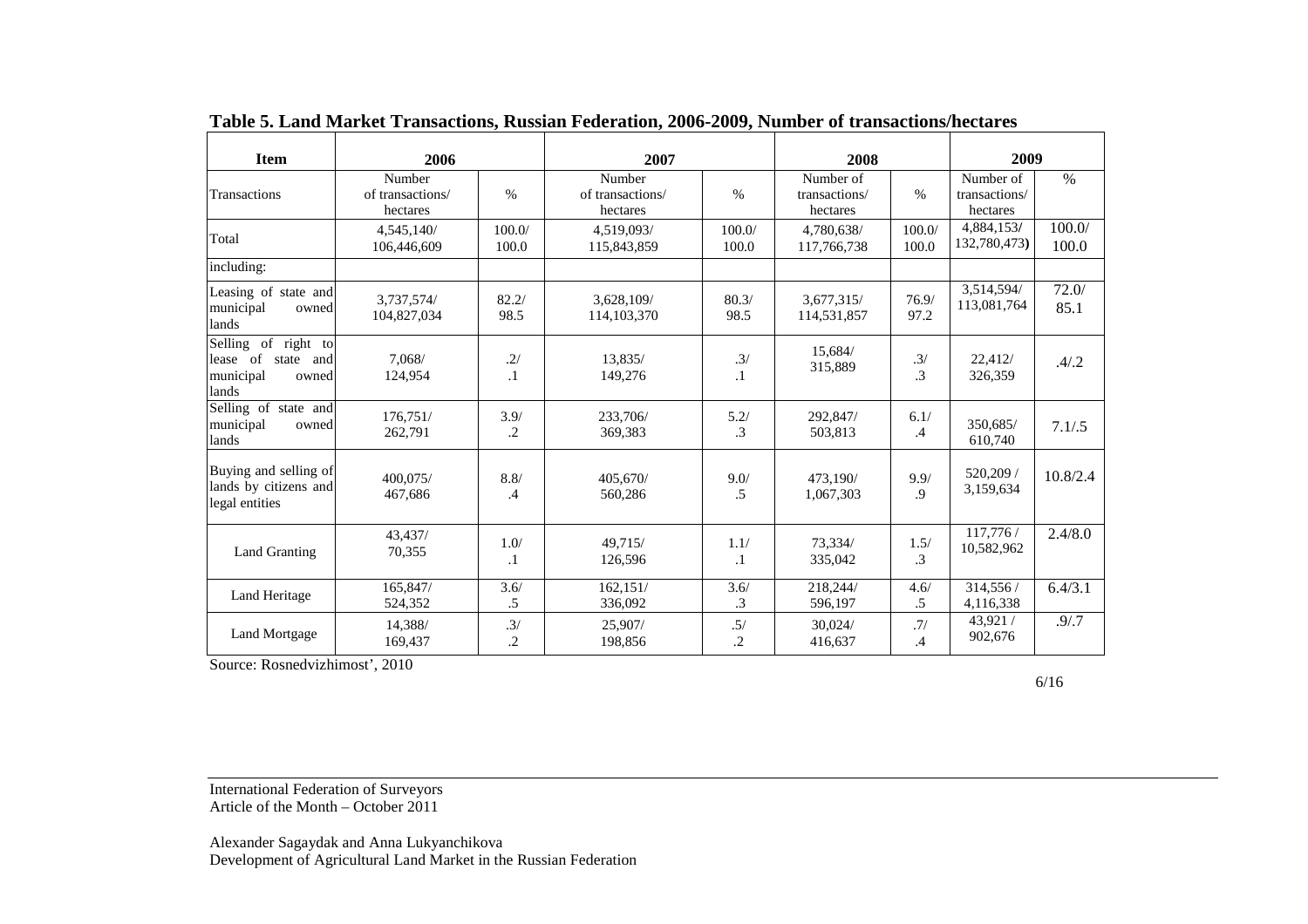In 2001, the Land Code based on market economy principles was adopted by the Russian Parliament (the State Duma).The Agricultural Land Market Act (Zakon ob oborote zemel selskokhzyastvennogo naznacheniya) was introduced in February 2003. According to the Law any parcel of agricultural land may be sold or purchased. As a result the number of Land Market Transactions has been increased (see Table 5).However, the total agricultural land area has been reduced (see Table 6).

| <b>Item</b>                             | 2000  | 2002  | 2004  | 2009  | 2008/<br>2000,<br>$\frac{6}{6}$ |
|-----------------------------------------|-------|-------|-------|-------|---------------------------------|
| Agricultural Land-<br>total, including: | 221.1 | 220.9 | 220.7 | 220.5 | 99.7                            |
| Cropland                                | 124.3 | 123.5 | 122.1 | 121.7 | 98.0                            |
| Perennial                               | 1.9   | 1.8   | 1.8   | 1.7   | 89.5                            |
| Pasture                                 | 91.0  | 91.4  | 92.0  | 92.1  | 101.2                           |
| Idle                                    | 3.9   | 4.2   | 4.8   | 5.0   | 128.2                           |

**Table 6. Agricultural Land, Russia, 2000-2009, million hectares** 

Source: Rosnedvizhimost', 2010

The average size of agricultural land occupied by private farm has been increased due to land consolidation. It was estimated 81 hectares in 2006(see Table 7).

| <b>Item</b>      | 1995   | 1998   | 2000   | 2002   | 2004   | 2006   | 2009/<br>1995,<br>$\frac{6}{9}$ |
|------------------|--------|--------|--------|--------|--------|--------|---------------------------------|
| of<br>Number     |        |        |        |        |        |        |                                 |
| farms, 1000      | 280.1  | 270.2  | 261.7  | 264.0  | 261.4  | 255.4  | 91.2                            |
| Total land area, |        |        |        |        |        |        |                                 |
| 1000 hectares    | 12,011 | 13,845 | 15,292 | 17,662 | 19,200 | 20,588 | 171.4                           |
| land<br>Average  |        |        |        |        |        |        |                                 |
| size, hectares   | 43     | 51     | 58     | 67     | 73     | 81     | 188.4                           |

#### **Table 7. Private Farms, Russia, 1995-2006**

Source: Russian National Economy Fact Book 2008 (Rossija v tsifrakh, 2008) Moscow, Federal Service of State Statistics, 2008, p.238.

# **3. LEGAL FRAMEWORK**

The legal framework for Land Market must be also improved. There are some contradictions between basic legal acts (the Constitution of the Russian Federation, the Civil Code, the Land Code, The Federal Mortgage Act, the Agricultural Land Market Act, the Federal State Registration of the Rights to Real Estate Act, and etc.) related to regulation of Agricultural Land Market. Due to it, despite of adoption the Land Code as well as the Agricultural Land Market Act the legal basis for implementation of Agricultural Land Market is still unclear. 7/16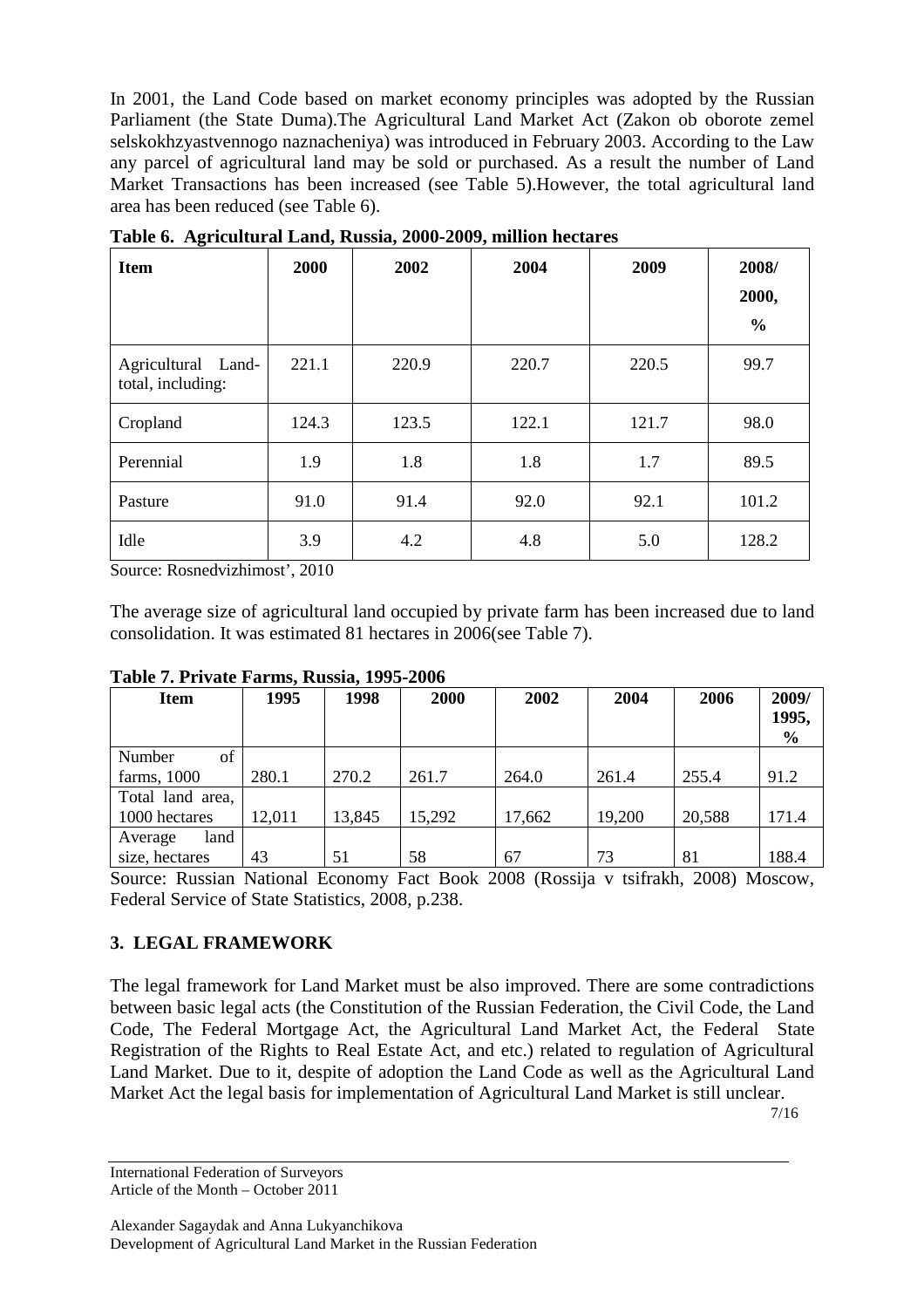Both the Russian Constitution, adopted in 1993, and the Civil Code, adopted in 1994, upholds the right to own private property, which includes both land plots and buildings. Despite these guarantees, however, land reform was for a long time the subject of national political debate. The general principles of land ownership are set out in the Constitution. Article 9 of the Constitution establishes the principle of private ownership of land. However, it does not provide any procedure for the transfer of land, historically owned by the state, into private ownership.

The Land Code approved by the State Duma in 2001 has limited applicability to some categories of land, which are the subject of the separate federal laws. Such land includes water, forestland as well as agricultural land. According to the Land Code, the Agricultural Land Market Act governs the agricultural land market transactions. Thus, in fact, the Land Code applies only to non-agricultural land, which covers about just two percents of the total Russian land area.

In accordance with the Agricultural Land Market Act, the Federal Mortgage Act governs the agricultural land mortgage transactions. The Farm Credit System as well as Agricultural Land Mortgage Bank must be introduced to provide an access for farmers to agricultural credit and to guarantee them the right to use their land as well as other real estate as collateral.

Thus, the Russian Land and Real Estate legislation must be revised to eliminate the substantial contradictions existing between different laws now. Due to it some substantial changes have been made in Agricultural Land Market Act as well as the Federal Land Use Planning Act on July 18, 2005 by the State Duma. According to them land shares belonged to former collective and state farmers must be demarcated on the ground as well as their location must be determined. In our opinion it will positively affect on development of Agricultural Land Market in the Russian Federation. But the legislation must be amended to enable Land Market and ensure clear delineation of the corresponding property rights among the various level of the government. In 2001 the Federal Separation The State Ownership On Land Act ( Zakon o razgranichenii gosudarstvennoy sobstvennosti na zemlyou) was adopted by the State Duma. According to the Agricultural Land Market Act the Regional Agricultural Land Markets Acts were introduced at the regional level.

In accordance with article 8 of the Land Code The Land Transformation Act (Zakon o perevode zemel i zemelnykh uchastkov iz odnoy kategorii v druguyou) has been adopted on December 21, 2004. According to the Law the land transformation procedure has been introduced and clarified. According to the Law the Forest Code as well as Federal Ecological Expertise Act has been changed. On January 1, 2006 the Land Taxation Act was abolished and new chapter # 31 of the Russian Tax Code "Land Taxation" was introduced. According to the chapter the Land Taxation is exclusive responsibility of local governments.

In that sense it's very important to make cadastre information more understandable and transparent for customers. It must be pointed out that so called "cadastral value" of agricultural land using in Russia is not applicable for Agricultural Land Taxation as well as Agricultural Land Market because there is no relation to market land value. As a result, Russian banks have not accepted "cadastral value" as a basis for Agricultural Land Mortgage transactions (see Table 5).Because of it, outside investors as well as other customers are not

8/16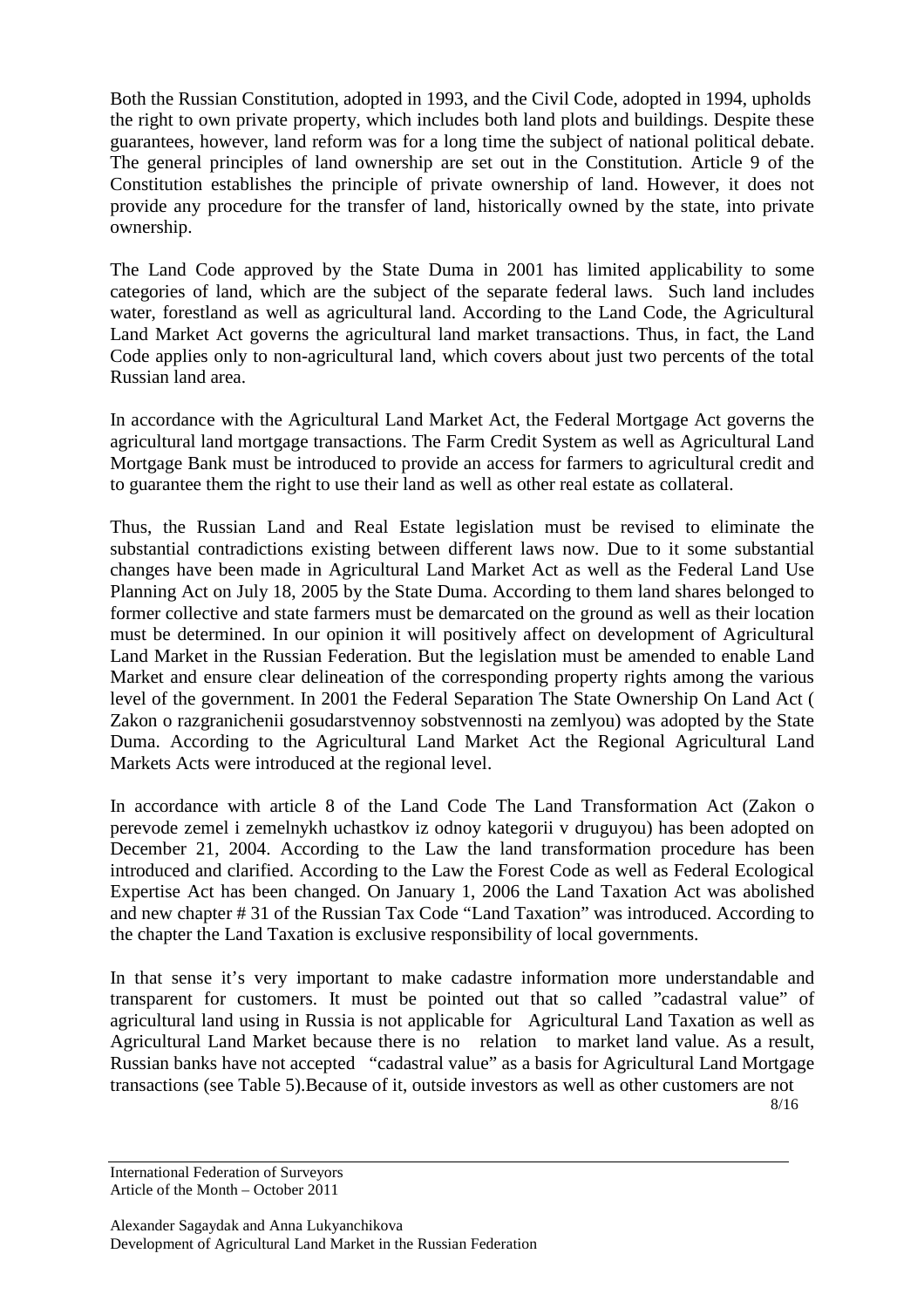being able to get reliable information about the value of agricultural land plots and participate as educated and well-informed market agents (buyers or sellers) in Agricultural Land Market transactions.

Despite of it, a new Land Taxation System based on so called "cadastral value "was adopted by the Russian Parliament in November, 2004. According to it the maximum Agricultural Land Tax Rate defines as 0.3% of "cadastral value" of agricultural land. But a new Cadastre Value Methodology based on Market Economy principles has been developed.

On July 24, 2007 the State Real Estate Cadastre Act (Zakon o gosudarstvennom kadastre nedvizhimosti) was issued. According to the Law the State Real Estate Cadastre was introduced on March 1, 2008. The Law governs the Real Estate Cadastre Survey Activities as well as collection, processing and usage of Real Estate Cadastre Information. In accordance with p.2 of article 1 of the Law the State Real Estate Cadastre is a registered record that shows the ownership, boundaries, and values of land and buildings. Such register shows the owner of each parcel of land, its area, its use and category, buildings as well as their fiscal assessment. In accordance with p.5 of article 1 of the Law the land plots, buildings and other property are the subjects of the Real Estate Cadastral Survey.

The Agricultural Land Market Act as well as some other land acts was amended on December 29, 2010 by the special federal law #435. The order of compulsory withdrawal of sites of agricultural appointment was settled. According to the Law it's possible through court in a case when the land isn't used 3 years and more, and also at essential decrease in fertility or considerable deterioration of ecological conditions. Signs of non-use and criteria of decrease in fertility (ecology deterioration) will be defined by the Government of the Russian Federation. Administrative responsibility for non-use of the agricultural lands to destination is strengthened. A number of amendments is directed on perfection of a turn of the land shares received at privatization of agricultural lands. So, the transfer order (without tendering) municipal sites in the property or rent to the agricultural organizations and farmers, their using is simplified. The price of such land can't exceed 15 %, and a rent - .3 % of its cadastral value. Features of formation of sites from the lands of agricultural appointment, fulfillment of transactions with land shares are established. The order of the termination of the rights to unclaimed land shares is settled. As those of what the proprietor hasn't disposed within 3 years (except those, in particular, are considered, the rights on which are registered). Possibility of disclaimer of the property on a land share is provided. The law comes into force since July, 1st, 2011, except for separate positions for which other terms of conducting in action are provided.

#### **4. INSTITUTIONAL FRAMEWORK**

The main objective of the Russian Government policy in the area of Real Estate is to create conditions for efficient use and development of Real Estate Market meeting the requirements of society and individual citizens.

On December 25, 2008 in accordance with the President of the Russian Federation Decree on Federal Service of State Registration, Cadastre and Mapping the Federal Service of Real Estate Cadastre as well as Federal Agency of Geodesy and Mapping were dissolved. According to the Decree the Federal Registration Service was renamed into Federal Service

9/16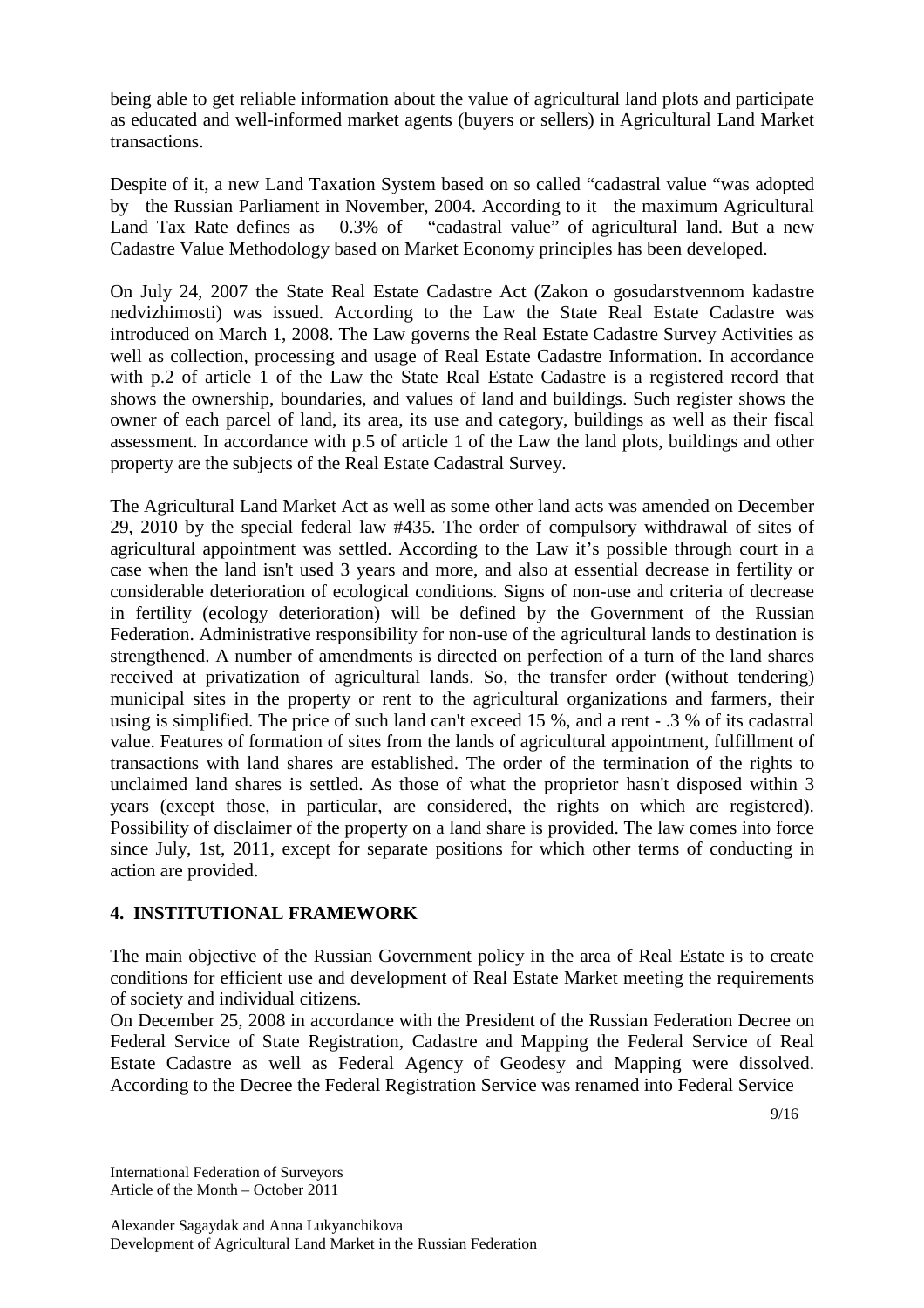on State Registration, Cadastre and Mapping (Rosreestr). The functions of mentioned above agencies were transferred to Rosreestr. The Federal Service on State Registration, Cadastre and Mapping is now under authority of Ministry of Economic Development (Ministerstvo ekonomicheskogo razvitiya) of the Russian Federation. At regional level local offices of former Federal Service of Real Estate Cadastre as well as Land Cadastre Chambers have been transferred to Federal Service on State Registration, Cadastre and Mapping.

# **5. REGIONAL LAND POLICIES**

Development of Agricultural Land Market in the Russian Federation is mostly depended on Regional Land Policies. One of the successful examples is Orel Region Land Policy which based on legal framework included the Federal Legislation as well as local regulations.

Orel Oblast Land Legislation is based on the following acts: Decree of the Head of Administration of Orel Oblast # 616 issued on December 12, 1997 on farm reorganization and land privatization and Target Program on development of the Legal Basis of Orel Oblast Land Reform approved by the regional authorities on October 10, 1998. The Land Policy is the main part of Orel Regional Government Agricultural Policy included the following components: farm reorganization and land privatization, horizontal and vertical cooperation as well as integration of agricultural producers, development of innovation and investment activities in agriculture, development of Regional Agricultural Land Market.

Orel region agricultural land was amounted 2,103.1 thousand hectares or 85.3 % of total regional land in 2009 (see Table 8). Break down of Orel Oblast Land is displayed in Table 9.

| <b>Item</b>              | 2008     |               | 2009     |               | 2009/2008,    |  |  |  |  |
|--------------------------|----------|---------------|----------|---------------|---------------|--|--|--|--|
|                          | 1000     | $\frac{0}{0}$ | 1000     | $\frac{0}{0}$ |               |  |  |  |  |
|                          | hectares |               | hectares |               | $\frac{6}{6}$ |  |  |  |  |
| <b>Agricultural Land</b> | 2,106.6  | 85.5          | 2,103.1  | 85.3          | 99.8          |  |  |  |  |
| Urban Land               | 196.0    | 7.9           | 196.1    | 8.0           | 100.0         |  |  |  |  |
| <b>Industrial Land</b>   | 22.6     | .9            | 22.6     | .9            | 100.0         |  |  |  |  |
| Special Protected        | 32.1     | 1.3           | 35.5     | 1.4           | 110.6         |  |  |  |  |
| Regime Land              |          |               |          |               |               |  |  |  |  |
| <b>Forest Land</b>       | 100.0    | 4.1           | 100.0    | 4.1           | 100.0         |  |  |  |  |
| Water Land               | 1.2      |               | 1.2      |               | 100.0         |  |  |  |  |
| <b>Reserve Land</b>      | 6.7      | $\cdot$ 3     | 6.7      | $\cdot$ 3     | 100.0         |  |  |  |  |
| Total                    | 2,465.2  | 100.00        | 2,465.2  | 100.0         | 100.0         |  |  |  |  |

#### **Table 8. Orel Oblast Land, 2008-2009**

Source: Orelnedvizhimost', 2010

10/16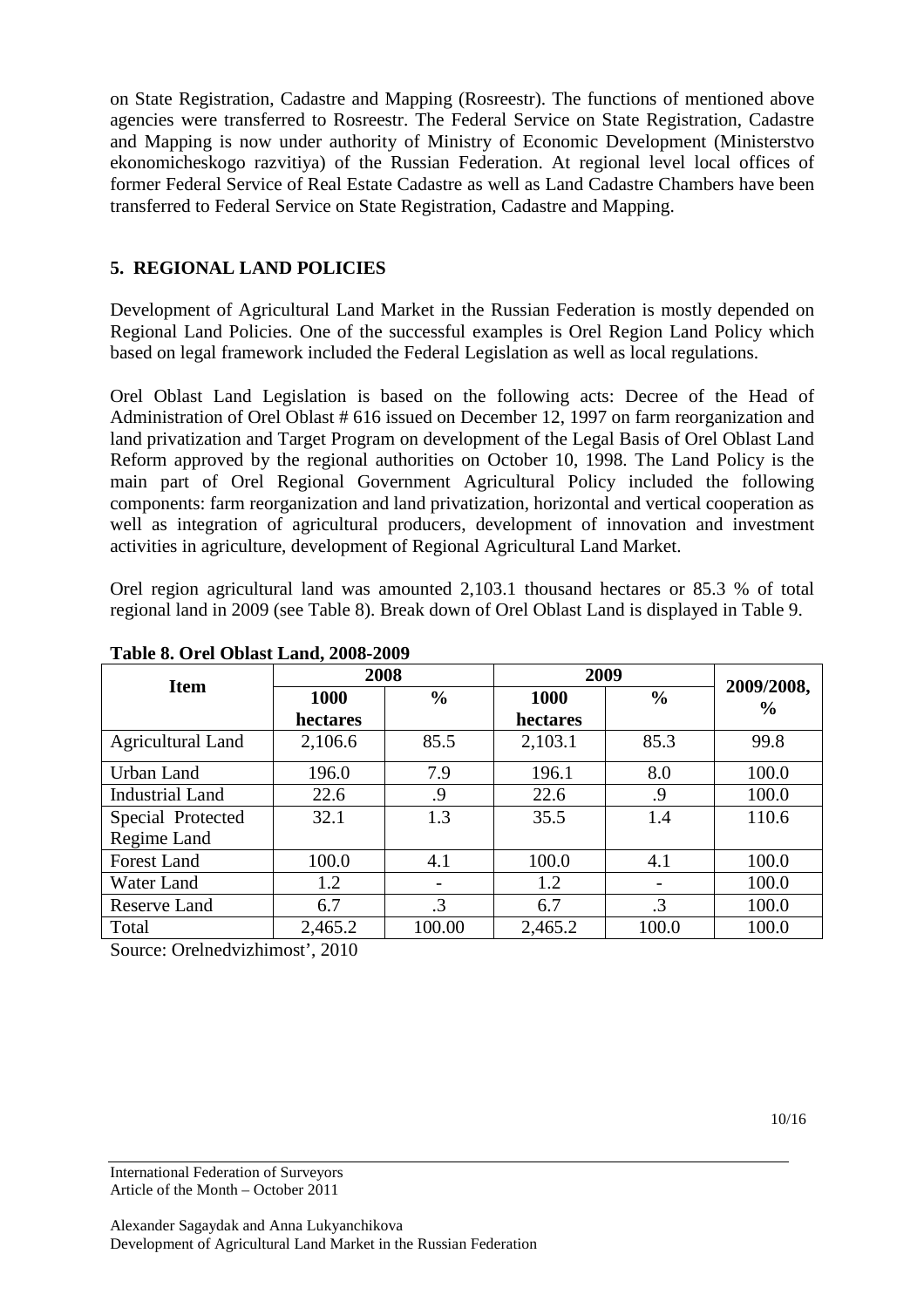| <b>Item</b>        | <b>Total</b> | Agri<br>Land | Crop<br>land  | <b>Forest</b><br>Land | Water<br>Land | <b>Building</b><br><b>Site Land</b> | <b>Road</b><br>Land |
|--------------------|--------------|--------------|---------------|-----------------------|---------------|-------------------------------------|---------------------|
| Agricultural       | 2,103.1      | 1,898,7      | 1,508.3       | 131.9                 | 12.4          | 4.9                                 | 38.3                |
| Land               |              |              |               |                       |               |                                     |                     |
| Urban Land         | 196.1        | 141.8        | 56.1          | 10.6                  | 2.6           | 13.9                                | 22.8                |
| Industrial         | 22.6         | 2.3          | $\mathcal{A}$ | 4.8                   | 1.3           | 2.1                                 | 10.8                |
| Land               |              |              |               |                       |               |                                     |                     |
| Special            | 35.5         | 2.0          | .7            | 32.9                  | $\cdot$ 1     |                                     | $\mathcal{A}$       |
| Protected          |              |              |               |                       |               |                                     |                     |
| Regime Land        |              |              |               |                       |               |                                     |                     |
| <b>Forest Land</b> | 100.0        | 1.7          | $\cdot$ .2    | 96.3                  | .6            | $\cdot$ 1                           | .6                  |
| Water Land         | 1.2          |              |               |                       | 1.2           |                                     |                     |
| Reserve Land       | 6.7          | 5.2          | 3.4           | .6                    |               |                                     | $\cdot$             |
| Total              | 2,465.2      | 2,051.7      | 1,569.1       | 277.1                 | 18.2          | 21.0                                | 73.3                |

**Table 9. Break down of Orel Oblast Land, 2009, 1000 hectares** 

Source: Orelnedvizhimost', 2010

The private land ownership plays the dominant role in the regional agriculture and consists mostly of land shares belonged to former collective and state farmers (see Table 10).

|                    |              |                | Owne            | <b>State and municipal ownership</b> |                 |           |                       |                   |
|--------------------|--------------|----------------|-----------------|--------------------------------------|-----------------|-----------|-----------------------|-------------------|
|                    |              | <b>Private</b> | rship           | <b>Total</b>                         | <b>Citizens</b> |           | <b>Legal entities</b> |                   |
| <b>Item</b>        | <b>Total</b> | owner          | <sub>of</sub>   |                                      | In use          | Lease     | In                    | Lease             |
|                    |              | ship           | legal<br>entiti |                                      |                 |           | use                   |                   |
|                    |              |                | <b>es</b>       |                                      |                 |           |                       |                   |
|                    |              |                |                 |                                      |                 |           |                       |                   |
| Agri Land          | 2,103.1      | 1,374.6        | 72.4            | 656.1                                |                 | .3        | 25.0                  | 6.4               |
| Urban Land         | 196.1        | 58.5           | 1.0             | 136.6                                |                 | $\cdot$ 1 | 3.1                   | $\boldsymbol{.8}$ |
| Industrial         |              |                |                 |                                      |                 |           |                       |                   |
| Land               | 22.6         |                | .6              | 22.0                                 |                 |           | 7.9                   | 1.2               |
| Special            |              |                |                 |                                      |                 |           |                       |                   |
| Regime             | 35.5         |                |                 | 35.5                                 |                 |           | 33.2                  |                   |
| Land               |              |                |                 |                                      |                 |           |                       |                   |
| <b>Forest Land</b> | 100.0        |                |                 | 100.0                                |                 |           |                       |                   |
| Water Land         | 1.2          |                |                 | 1.2                                  |                 |           |                       |                   |
| Reserve            | 6.7          |                |                 | 6.7                                  |                 |           |                       |                   |
| Land               |              |                |                 |                                      |                 |           |                       |                   |
| Total              |              |                |                 |                                      |                 |           |                       |                   |
|                    | 2,465.2<br>. | 1,433.1        | 74.0            | 958.1                                |                 | $\cdot$   | 69.2                  | 8.4               |

**Table 10. Land Tenure, Orel Oblast, 2009, 1000 hectares** 

Source: Orelnedvizhimost', 2010

Main role in Orel Oblast Agricultural Land Tenure play joint stock companies and partnerships or parastatals (see Table 11). They occupied  $1,264.2$  (82.0 %) thousand hectares of the regional agricultural land in 2009. They have also rented the most of agricultural land shares. 11/16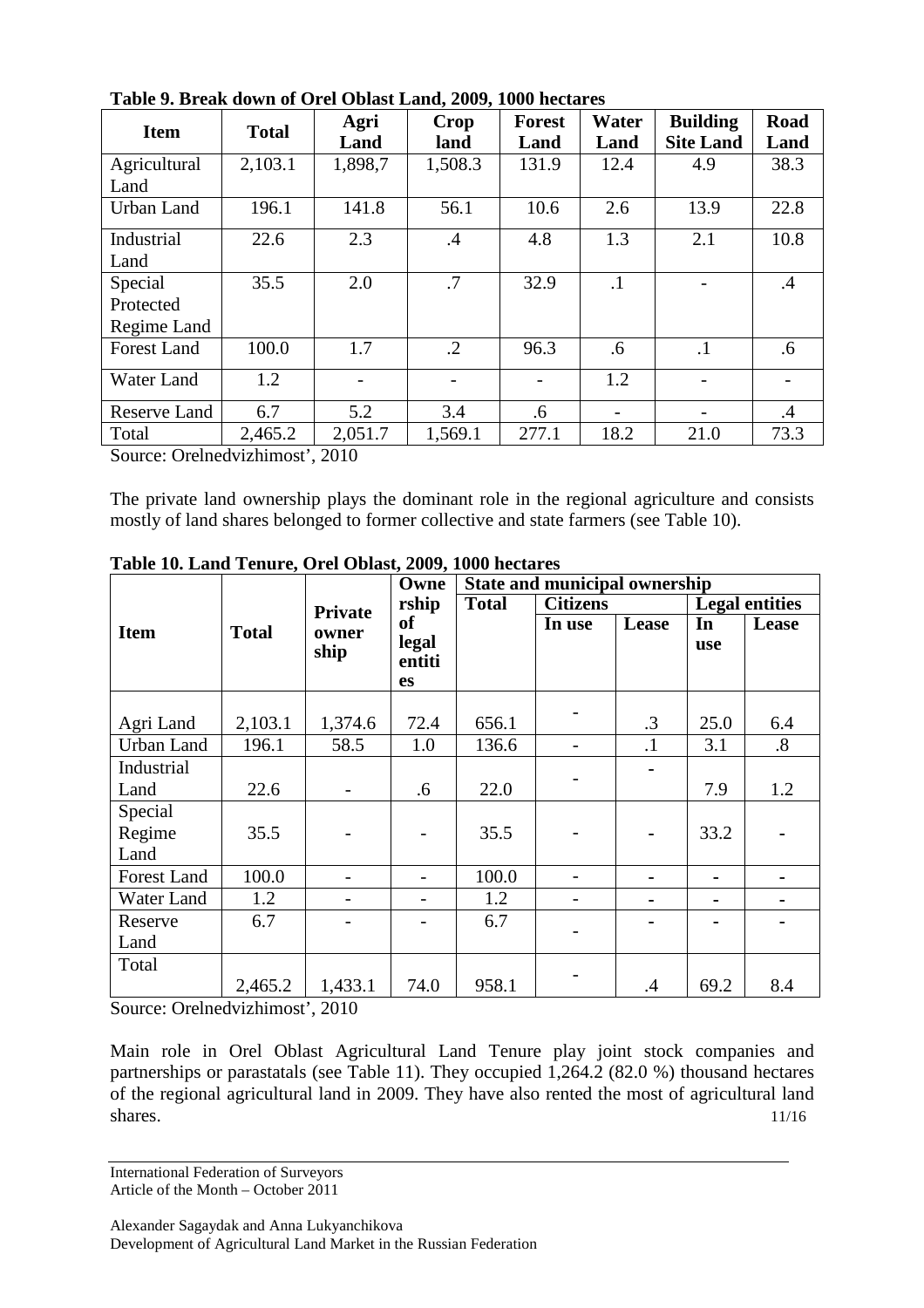|                | <b>Item</b>                               | Area    | Land<br>shares | <b>Including</b><br><b>Not</b><br>claimed<br>land<br>shares | Legal<br>entity's<br>land<br>ownership | <b>State</b><br>and<br>municip<br>al land<br>owner<br>ship |
|----------------|-------------------------------------------|---------|----------------|-------------------------------------------------------------|----------------------------------------|------------------------------------------------------------|
|                | Joint stock companies<br>and partnerships | 1,264,2 | 901.4          | 216.6                                                       | 32.8                                   | 301.6                                                      |
|                |                                           |         |                |                                                             |                                        |                                                            |
|                | Production coops                          | 213.0   | 155.8          | 69.3                                                        |                                        | 56.9                                                       |
| 3              | State and municipal                       | 6.7     | .2             |                                                             |                                        | 6.5                                                        |
|                | enterprises                               |         |                |                                                             |                                        |                                                            |
| $\overline{4}$ | <b>Research Institutions</b>              | 28.2    |                |                                                             |                                        | 28.2                                                       |
| 5              | Subsidiary farms                          | 21.5    | 3.4            | $.5\,$                                                      | 2.9                                    | 12.1                                                       |
| 6              | Others                                    | 8.7     | 2.1            |                                                             | 1.9                                    | 4.7                                                        |
|                | Total                                     | 1,542.3 | 1,062.9        | 286.4                                                       | 37.6                                   | 410.0                                                      |

**Table 11. Agricultural Land Tenure, Orel Oblast, 2009, 1000 hectars** 

Source: Orelnedvizhimost', 2010

In 2010 there were 1,247 private farms in the region. The average size of the farm was amounted 142.3 hectares. (See Table 12).

| <b>Item</b>   | <b>Years</b> | Number, | <b>Total</b>              | including                           | including                     | <b>Total</b>                |
|---------------|--------------|---------|---------------------------|-------------------------------------|-------------------------------|-----------------------------|
|               |              | 1000    | Land,<br>1000<br>hectares | <b>AgriLand</b><br>1000<br>hectares | Cropland,<br>1000<br>hectares | Land,<br>2008/<br>1990,     |
|               |              |         |                           |                                     |                               | $(+,-)$<br>1000<br>hectares |
| Private farms | 1990         |         |                           |                                     |                               |                             |
|               | 2009         | 1.3     | 178.4                     | 177.5                               | 166.7                         | $+178.4$                    |
| Subsidiary    | 1990         | 165.8   | 42.0                      | 39.9                                | 33.6                          |                             |
| farms         | 2009         | 145.2   | 84.6                      | 81.7                                | 73.9                          | $+42.6$                     |
| Housing       | 1990         |         |                           |                                     |                               |                             |
|               | 2009         | 36.5    | 4.4                       | 2.1                                 | 1.6                           | $+4.4.$                     |
| Horticulture  | 1990         | 56.9    | 3.7                       | 3.7                                 |                               |                             |
|               | 2009         | 102.1   | 10.0                      | 8.9                                 | $\cdot$                       | $+6.3$                      |
| Vegetable     | 1990         | 35.1    | 2.7                       | 2.7                                 | 2.7                           |                             |
| growing       | 2009         | 18.6    | 2.6                       | 2.6                                 | 2.6                           | $-.1$                       |
| Grazing       | 1990         |         | $\overline{\phantom{0}}$  | $\overline{\phantom{a}}$            |                               |                             |
|               | 2009         | 42.0    | 333.3                     | 330.2                               | 147.7                         | $+333.3$                    |
| Total         | 1990         |         | 48.4                      | 46.3                                | 36.3                          |                             |
|               | 2009         |         | 613.3                     | 603.0                               | 392.6                         | $+564.9$                    |

Source: Orelnedvizhimost', 2010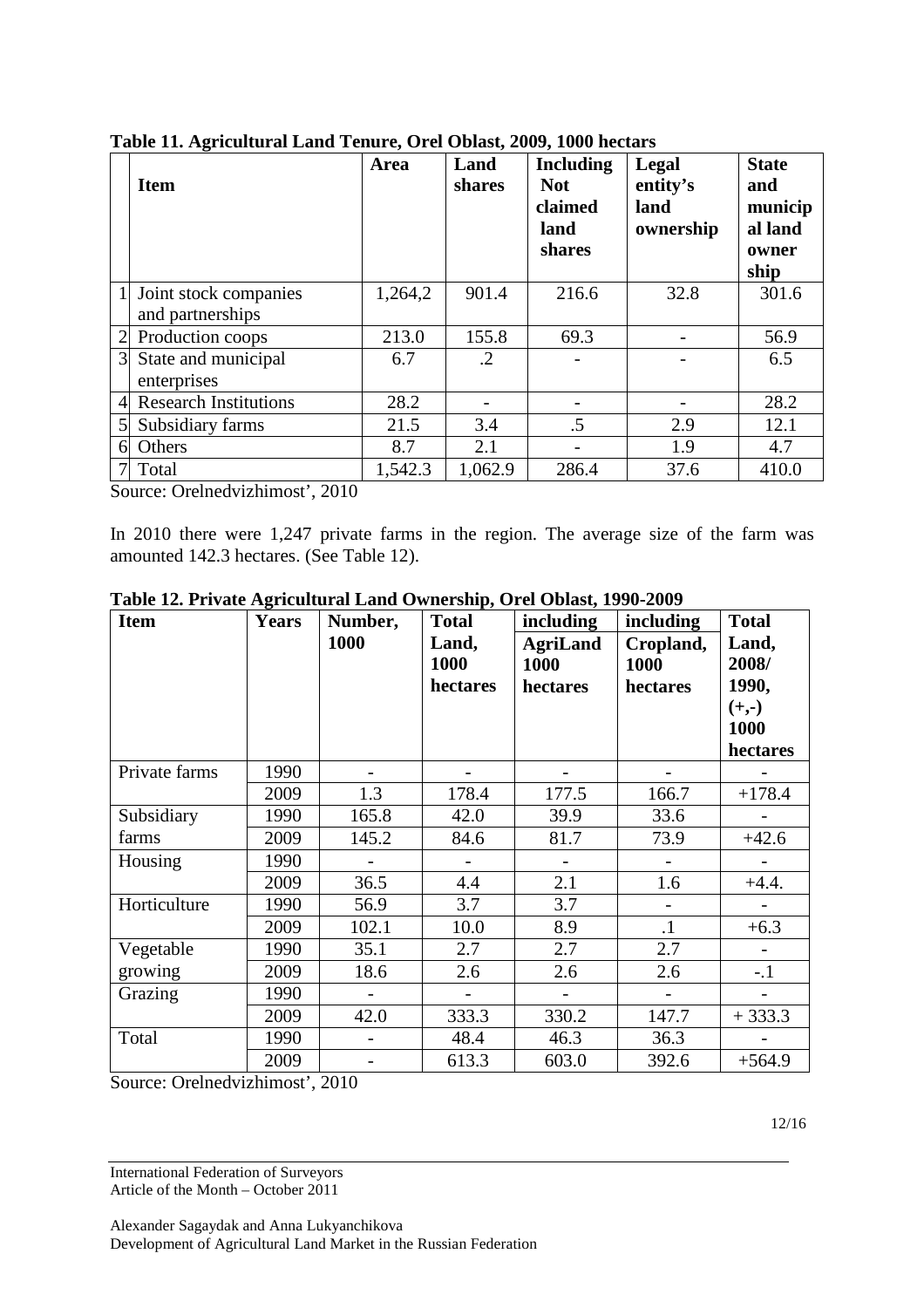One of the most important problems of Agricultural Land Market Development is to create legal as well as institutional framework for Agricultural Land Mortgage Transactions. In accordance with the target program "Development of Land Reform in Orel Region for 1999- 2002" a new approach for development of Agricultural Land Mortgage has been introduced. According to the program private farms as well as other agricultural producers have an opportunity to use agricultural land as collateral to get loans. According to the program Agricultural Land Mortgage Obligations should be issued to develop and stimulate Agricultural Land Market in the region too. According to 2003 Orel Oblast Agricultural Land Market Act the regional land market company "Orel Land Investment Company" has been established. The company operates as an open joint stock company. In accordance with Orel Regional Government Order # 108 issued on July 22, 2003 the super goal the company is creating of favorable environment for development of Agricultural Land Market in Orel Region

Now it's very important to launch the public relation campaign focused on Agricultural Land Market Development to strengthen people's ability to understand the role and importance of Agricultural Land Market transactions. Due to it the company publishes newspaper "Orlovskie zemelnie vedomosti" (Orel Land News) which provides public access to agricultural land market transactions as well as agricultural land prices information.According to article 2 of 2003 Orel Oblast Agricultural Land Market Act, all agricultural land market transactions must be executed via Orel Land Investment Company. As a result Orel Oblast Government Land Policy the efficiency of agricultural production as well as a number of agricultural land transactions has been increased in the region (see Table 13).

|                                  |              | <b>Number of transactions/hectares</b> |                   |                  |  |
|----------------------------------|--------------|----------------------------------------|-------------------|------------------|--|
| <b>Item</b>                      | <b>Total</b> | <b>Including</b>                       |                   |                  |  |
|                                  |              | <b>Urban</b>                           | <b>Industrial</b> | <b>Agri Land</b> |  |
|                                  |              | Land                                   | Land              |                  |  |
| Selling of state and municipal   | 2,745/       | 2,648/                                 | 31/               | 63/              |  |
| owned lands                      | 2,518        | 391.3                                  | 35.3              | 2,088            |  |
| Selling of lands by citizens and | 2,405/       | 1,868/                                 | 11/               | 509/             |  |
| legal entities                   | 8,961/       | 455                                    | 6.5               | 8,499            |  |
| Leasing of state and municipal   | 5,028/       | 4,026/                                 | 106/              | 667/             |  |
| owned lands                      | 164,388      | 1,295.4                                | 548.5             | 161,516          |  |
| Other transactions, total,       | 1,930/       | 1,924/                                 |                   | 6/               |  |
| including                        | 5,260        | 2,677.3                                |                   | 2,582.9          |  |
| Land Granting                    | 508/         | 508/                                   |                   |                  |  |
|                                  | 1,660        | 1,660                                  |                   |                  |  |
| Land Heritage                    | 1,369/       | 1,369/                                 |                   |                  |  |
|                                  | 975.5        | 975.5                                  |                   |                  |  |
| <b>Land Mortgage</b>             | 4/36.7       | 4/36.7                                 |                   |                  |  |
| Total                            | 12,108/      | 10,466/                                | 148/              | 1,245/           |  |
|                                  | 181,127      | 4,819                                  | 590.3             | 174,685.9        |  |

**Table 13. Land Market Transactions, Orel Region, 2009** 

Source: Orelnedvizhimost', 2010

13/16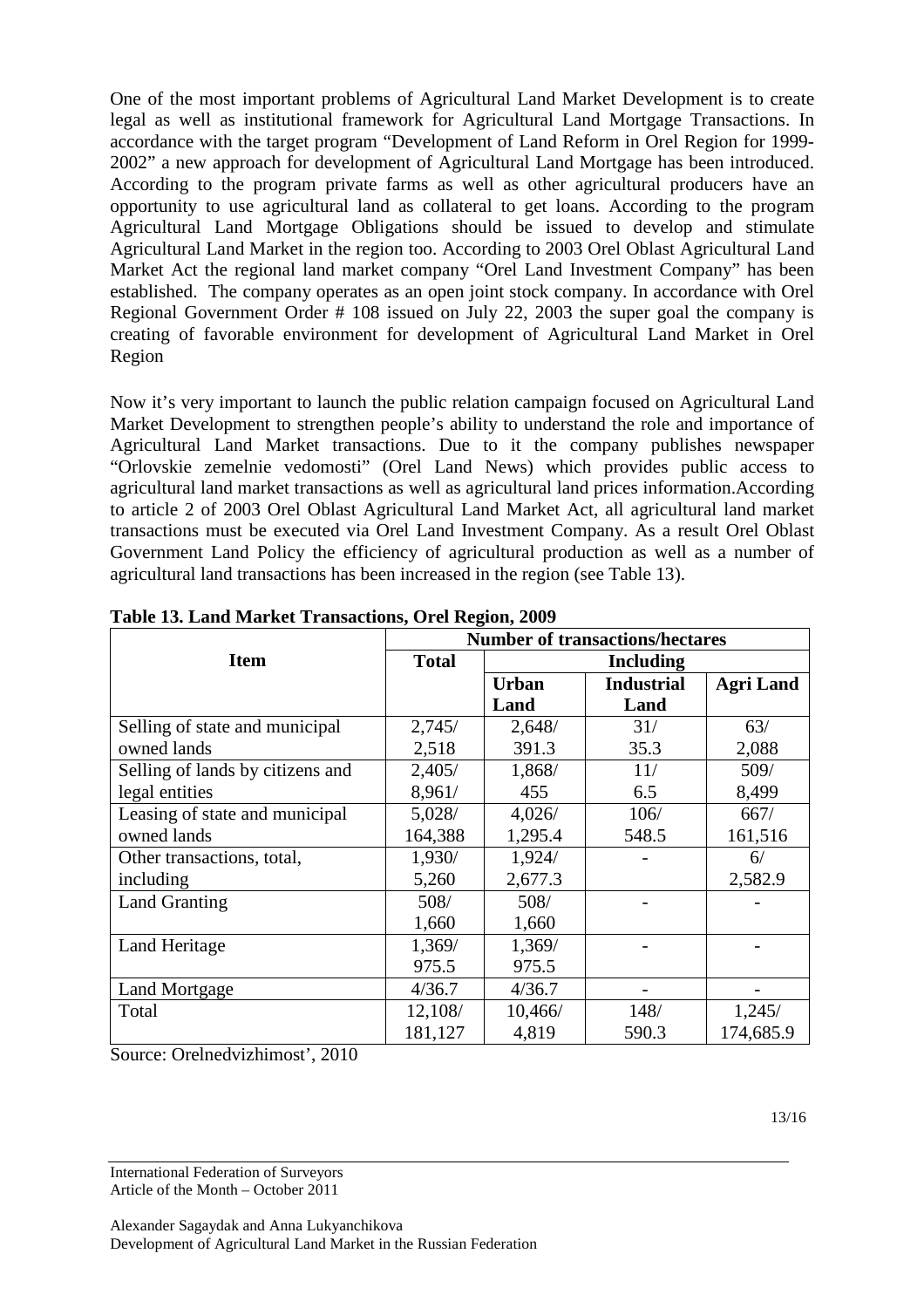As we mentioned before the main role in the regional Agricultural Land Tenure have played land shares. Most of land share owners have been officially registered by local authorities. The agricultural land has been consolidated by purchase or rent of property rights on land shares belonged to former collective or state farmers by private farms, parastatals and agricultural holding corporations.

However, agricultural holding corporations have played the dominant role in this process. In Orel region the agricultural holding corporations mostly just rent land shares belonged to former collective or state farmers to expand production scale and increase regional agricultural production efficiency. In that case the land shares owners keep their property rights.

However, Agricultural Land Mortgage System has not developed yet both on the federal and the regional level. For example there were just four Land Mortgage Transaction in Orel Region in 2009 (36.7 hectares).In this sense it's very important to determine Agricultural Land Mortgage Value based on Agricultural Land Market Value. Orel Region Districts Agricultural Land Mortgage Values calculated on the basis of Land Market Auction Price Model are displayed in Table 14. The Land Market Auction Price Model looks like:

 $V_a=[R_0(1+g)(1-t)]/{[(k(1-at)-g](1+c)+p(1-t)]};$  (1) Where:

Va -Land Market Auction Price, rubles per hectare;

- R0 -Land Rent, rubles per hectare;
- g Land Rent Growth, %;
- t Income Tax, %;
- p Land Tax, %;
- k Interest Rate, %;
- c Transaction Costs;
- a Tax Adjustment Coefficient, calculated as  $a=R_0 (1+g)/[R_0(1+g) + V_1 V_0]$ .
- $V_0$ . Cadastral Value of Agricultural Land, rubles per hectare;
- V1 Cadastral Value of Agricultural Land adjusted for Land Rent Growth, rubles per hectare.

Land Rent value  $(R_0)$  was calculated on the base of cadastral value of agricultural land treated as  $V_0$  and official interest rate (3%) used for determination of the value. Land Rent Growth was estimated 10%.Transaction costs are estimated as 10% too. Income Tax was taken as official income tax rate estimated as 20 %.Land Tax was estimated according to official land tax rate 0.3 % of cadastral land value. Interest Rate was taken as 15 %.

In general, we can treat the Land Market Auction Price as a ratio between Land Rent and Interest Rate adjusted for income as well as land taxation. The ratio between Agricultural Land Market Auction Price and Agricultural Land Mortgage Value was taken as 70 %. In our opinion the value should be accepted both the commercial banks and the agricultural producers.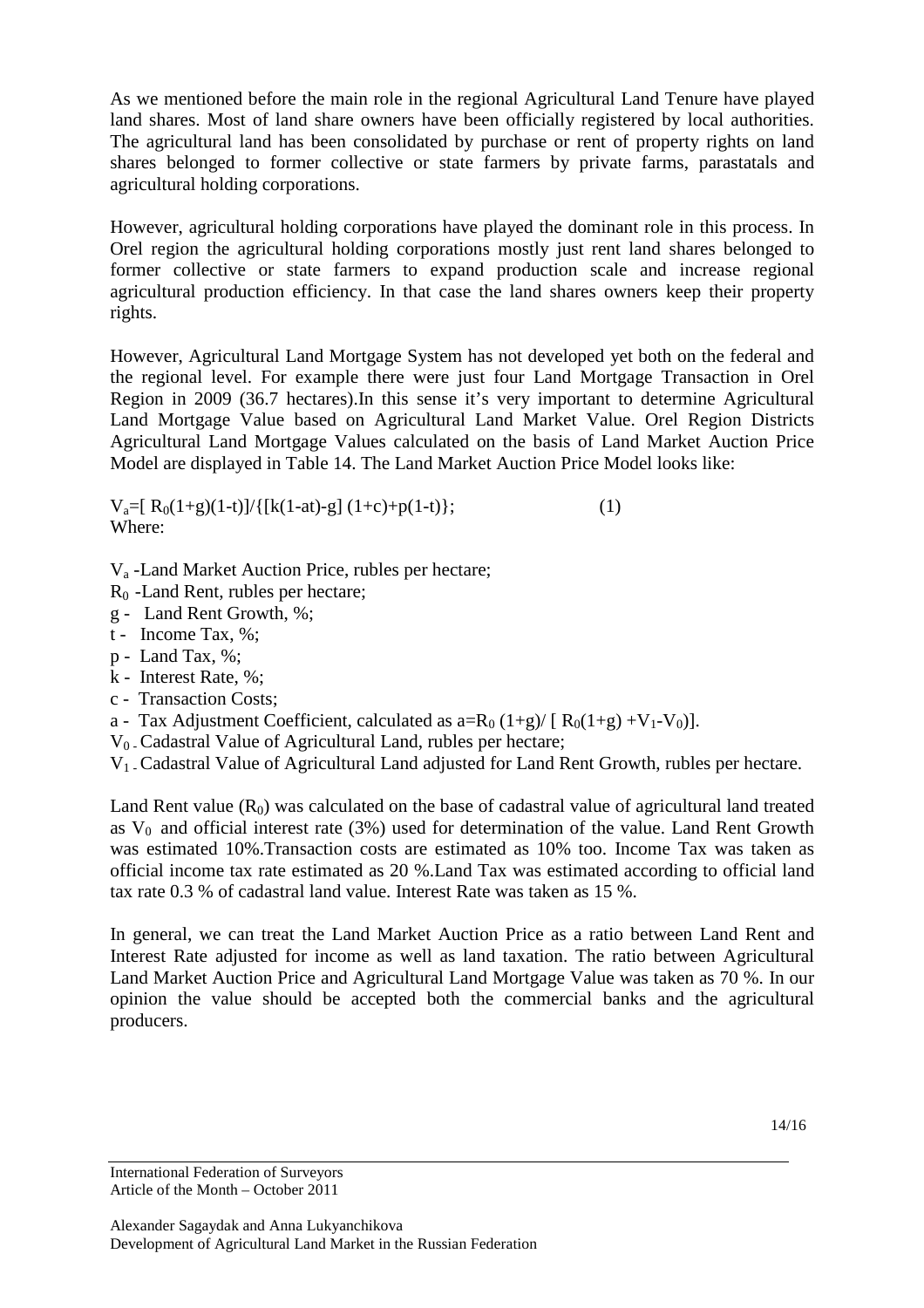|                   | Cadastral           | Land           | <b>Land Mortgage</b> |
|-------------------|---------------------|----------------|----------------------|
| <b>Districts</b>  | <b>Value of</b>     | <b>Auction</b> | Value,               |
|                   | <b>Agricultural</b> | Price,         | rub/ha               |
|                   | Land,rub/ha         | rub/ha         |                      |
| Bolhovsky         | 10,091              | 5,155          | 3,608                |
| Znamensky         | 16,244              | 8,298          | 5,809                |
| Khotynetsky       | 12,710              | 6,493          | 4,545                |
| Shablykinsky      | 12,781              | 6,530          | 4,571                |
| Soskovsky         | 5,030               | 2,570          | 1,799                |
| Uritsky           | 12,923              | 6,602          | 4,621                |
| Dmitrovsky        | 7,347               | 3,753          | 2,627                |
| Trosnyansky       | 11,094              | 5,668          | 3,968                |
| Kromsky           | 18,748              | 9,578          | 6,705                |
| Orlovsky          | 27,719              | 14,161         | 9.913                |
| Mtsensky          | 13,282              | 6,785          | 4,750                |
| Korsakovsky       | 31,202              | 15,940         | 11,158               |
| Novosilsky        | 25,054              | 12,800         | 8,960                |
| Zalegoshensky     | 28,177              | 14,395         | 10,076               |
| Sverdlovsky       | 40,779              | 20,833         | 14,583               |
| Glazunovsky       | 31,643              | 16,166         | 11,316               |
| Maloarhangelsky   | 33,977              | 17,358         | 12,151               |
| Pokrovsky         | 40,033              | 20,452         | 14,316               |
| Verhovsky         | 36,442              | 18,617         | 13,032               |
| Novoderevenkovsky | 32,862              | 16,788         | 11,752               |
| Krasnozorensky    | 42,313              | 21,617         | 15,132               |
| Livensky          | 45,432              | 23,210         | 16,247               |
| Kolpnyansky       | 42,754              | 21,842         | 15,289               |
| Dolzhansky        | 44,366              | 22,666         | 15,866               |
| Total:            | 28,304              | 14,460         | 10,122               |

**Table 14. Agricultural Land Mortgage Values, Orel Oblast, 2009** 

#### **6. CONCLUSION**

The following measures must be implemented to strengthen the organizational as well as institutional sustainability of Agricultural Land Market in the Russian Federation:

- − Agricultural Land Market Legislation must be revised and amended both on the federal as well as the regional level.
- − The institutional framework for implementation of Agricultural Land Market must be improved both on the federal as well as the regional level too.
- − Agricultural Land Auctions must be introduced to stimulate development of Agricultural Land Market in the regions of the Russian Federation.
- − The training and retraining programs related to Agricultural Land Market issues must be introduced.

15/16